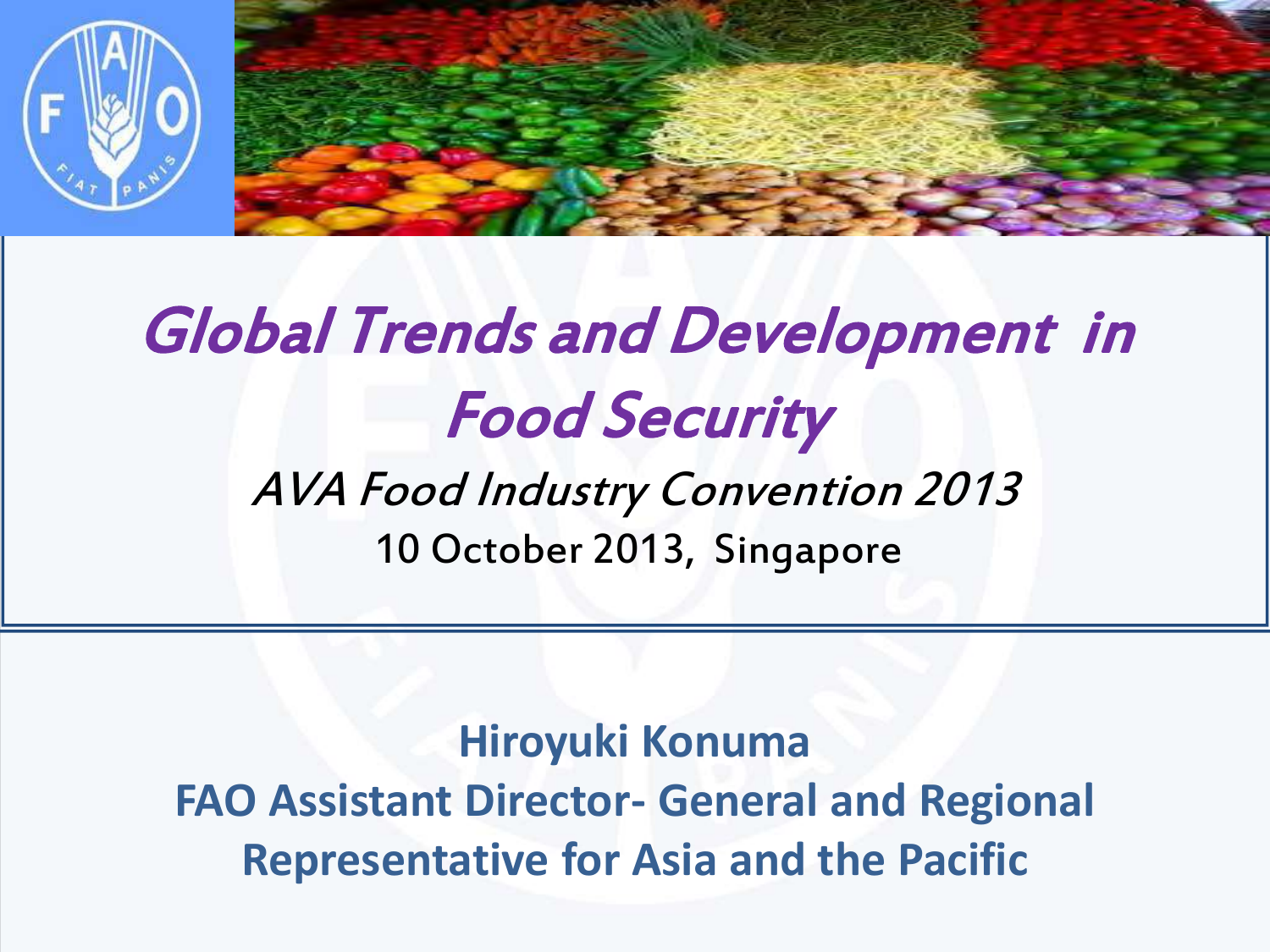#### **Release date: 03/10/2013**

 **Cereal production for 2013 (as of October 2013) is expected to increase by 8%, contributed by wheat production increase of 7 %, course grain 11% and rice 1.1%** 

#### Cereal production, utilization and stocks

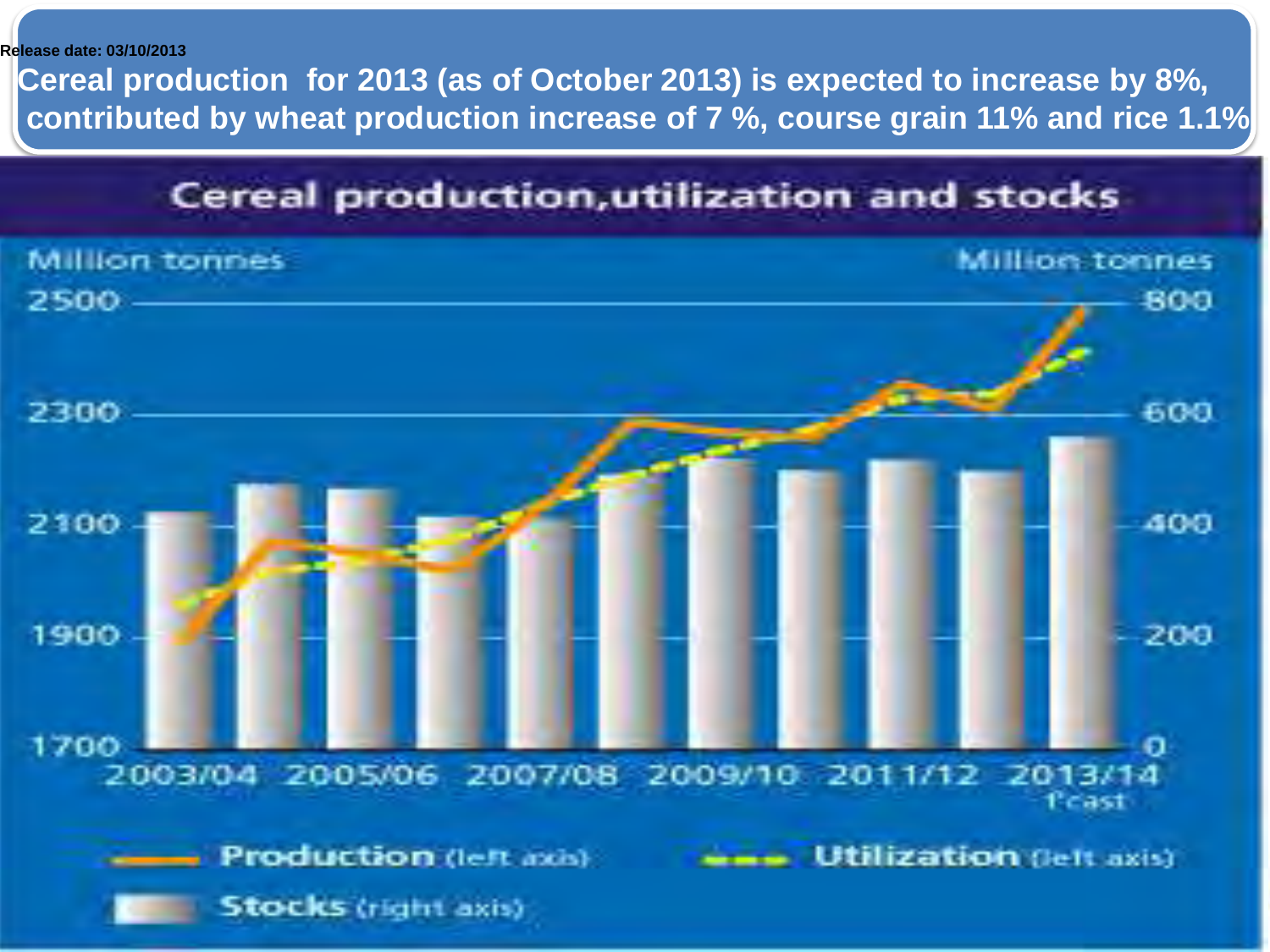#### The changing distribution of hunger in the world Number and share of undernourished by region, 1990-92 and 2011-13

| 1990-92                | $2011 - 13$           |                                             | Number<br>(millions) |                 | Regional share<br>(% ) |                 |
|------------------------|-----------------------|---------------------------------------------|----------------------|-----------------|------------------------|-----------------|
| Ŧ.                     |                       |                                             |                      | 1990-92 2011-13 |                        | 1990-92 2011-13 |
|                        |                       | <b>O</b> Developed regions                  | 20                   | 16              | $\overline{2}$         | $\overline{2}$  |
| $\pmb{B}$              |                       | <b>B</b> Southern Asia                      | 314                  | 295             | 31                     | 35              |
|                        |                       | G Sub-Saharan Africa                        | 173                  | 223             | 17                     | 26              |
|                        |                       | <b>D</b> Eastern Asia                       | 279                  | 167             | 27                     | 20              |
|                        | D                     | South-Eastern Asia                          | 140                  | 65              | 14                     | 8               |
|                        |                       | <b>B</b> Latin America and<br>the Caribbean | 66                   | 47              | $6\overline{6}$        | 6               |
| D                      |                       | Western Asia and<br>Northern Africa         | 13                   | 24              | 1                      | 3               |
| ċ                      |                       | Caucasus and<br>Central Asia                | 10                   | 6               |                        |                 |
|                        |                       | <b>O</b> Oceania                            | 1                    |                 | 0                      | $\mathbf{0}$    |
| Total = $1015$ million | Total = $842$ million | Total                                       | 1015                 | 842             | 100                    | 100             |

Note: The areas of the pie charts are proportional to the total number of undernourished in each period. All figures are rounded. Source: FAO.

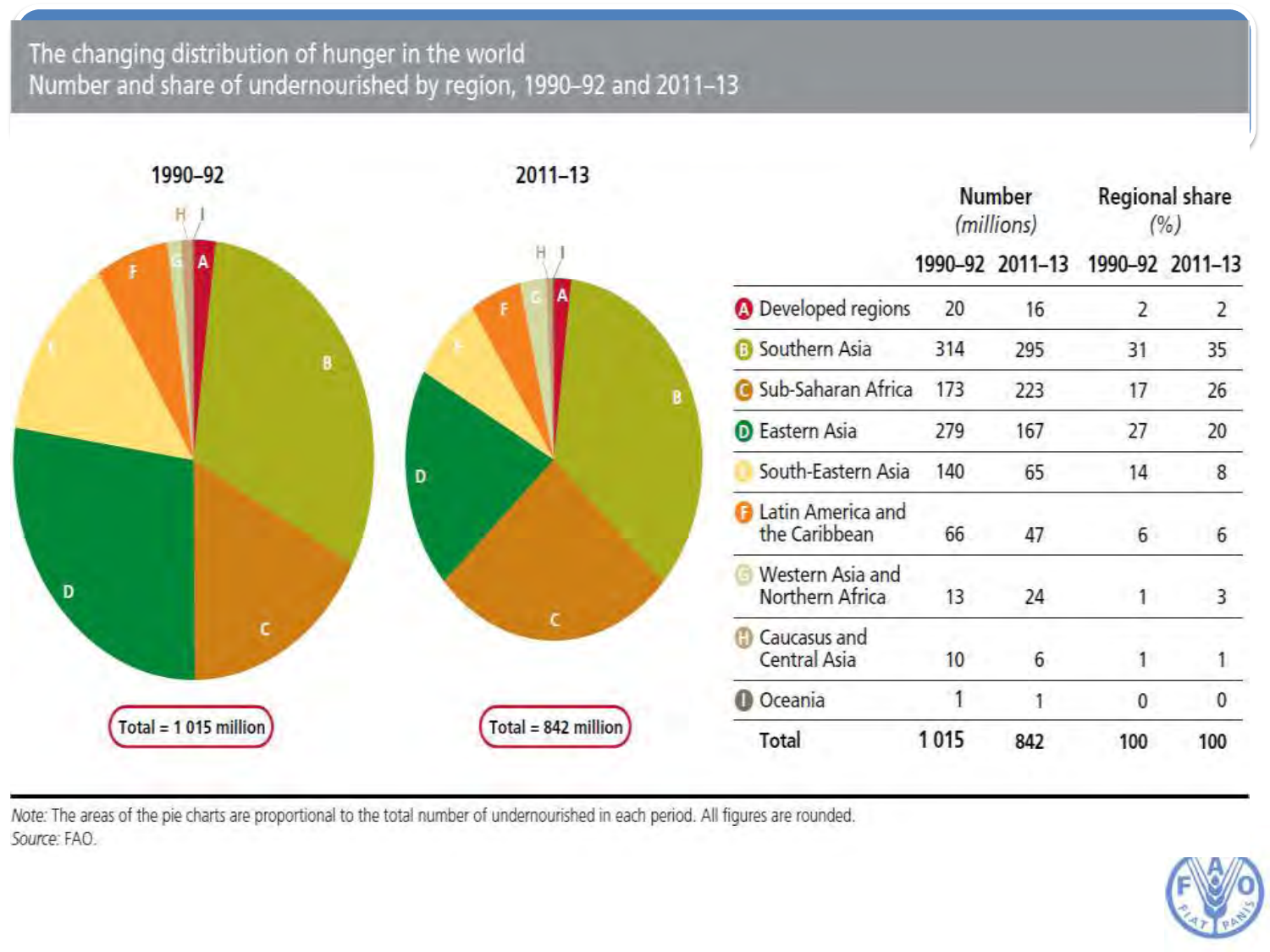#### **Future Outlook Towards Year 2050**

Can we produce sufficient food to meet the demand of the growing future population which would reach 9.2 billion by 2050?

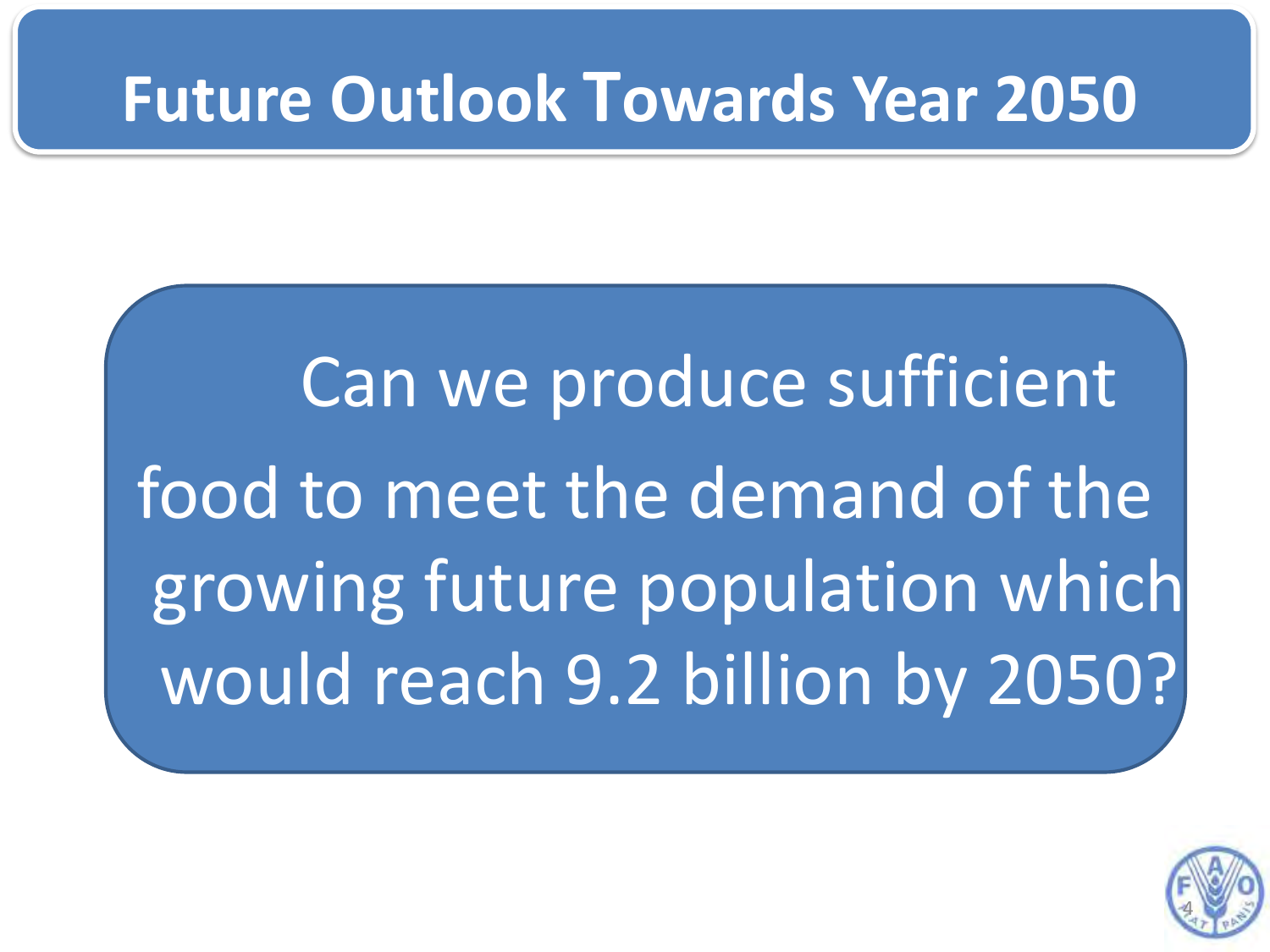## World Population Trends



5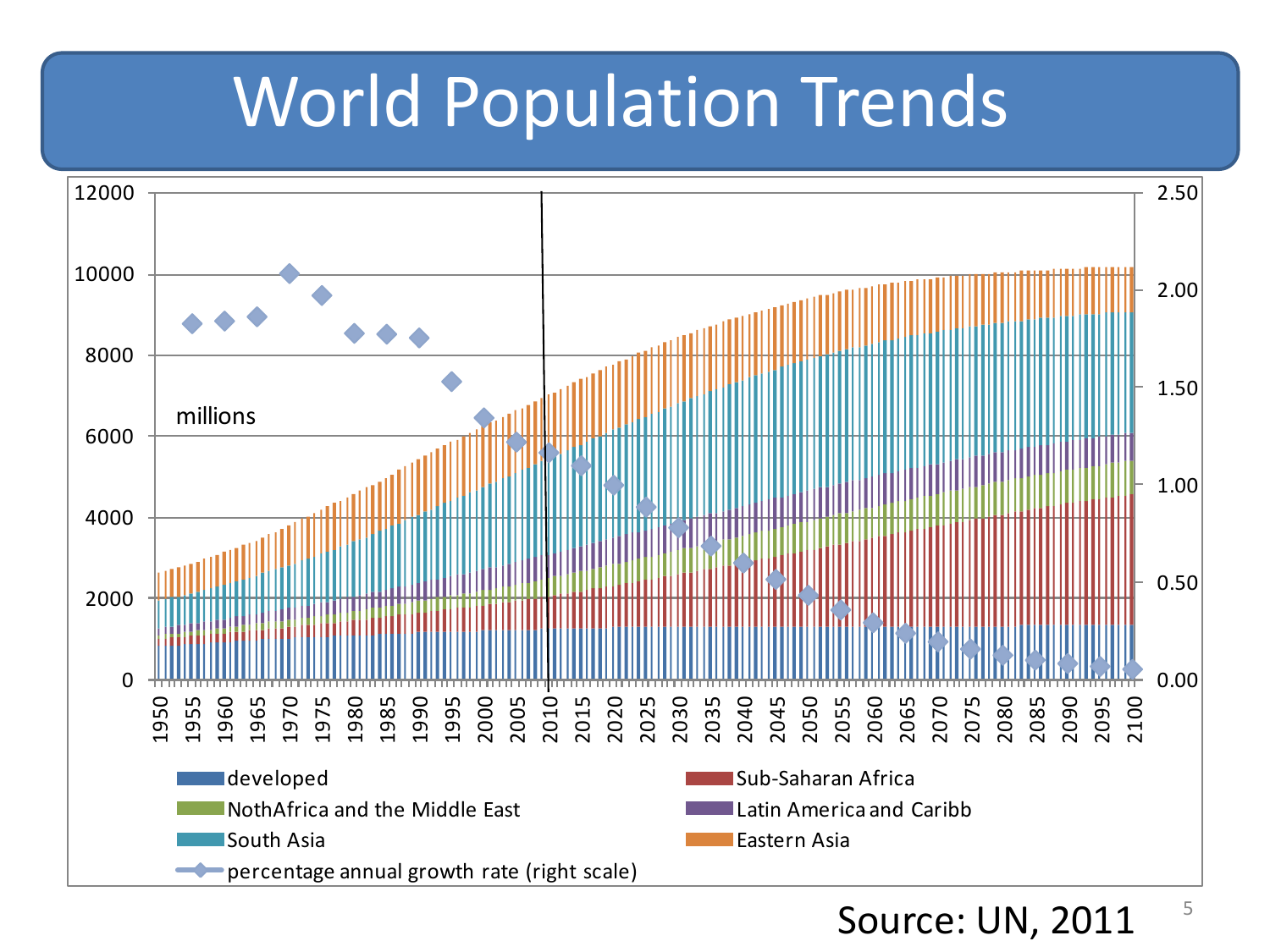## Global Urbanization Trends



6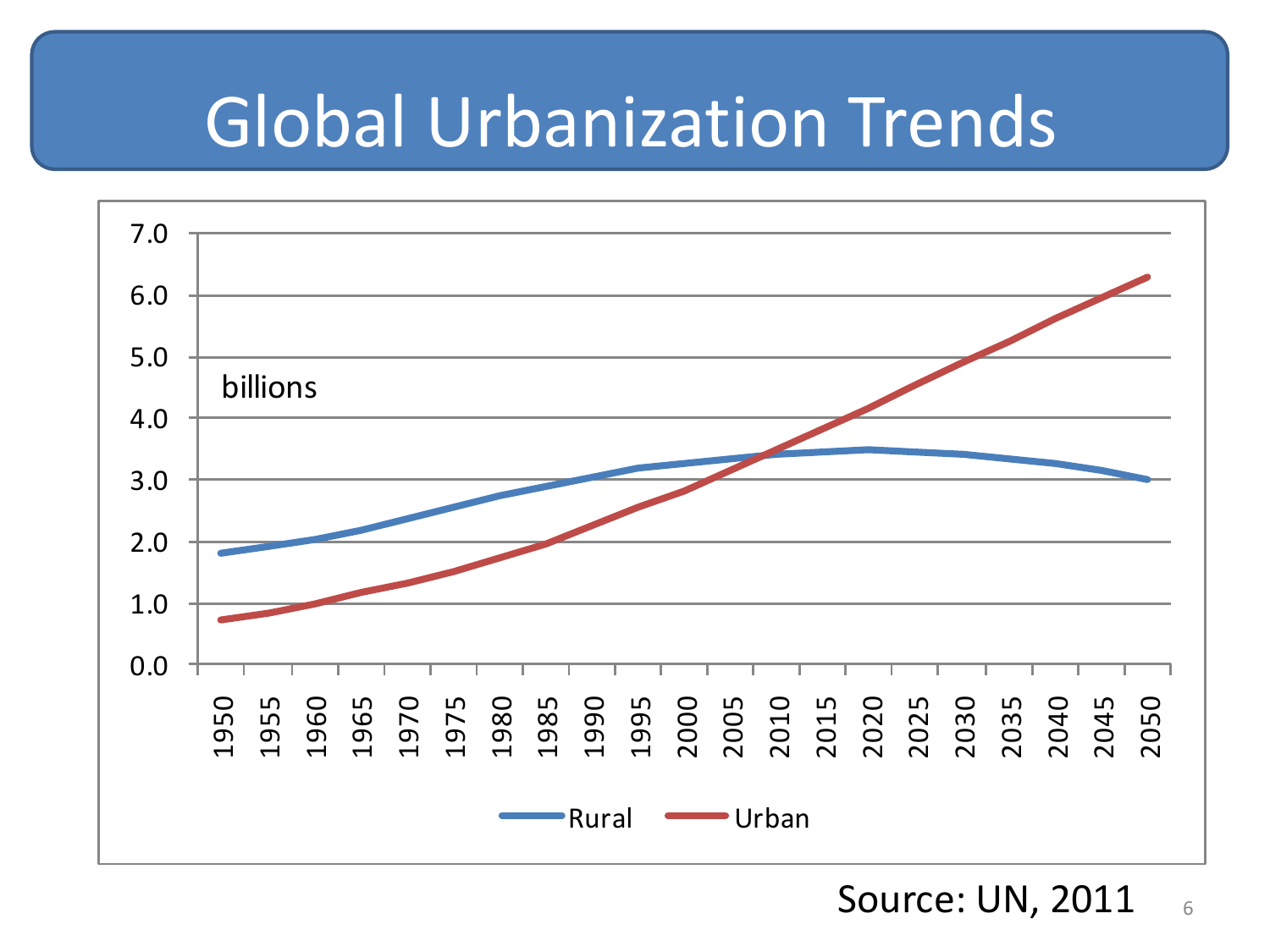## Food Consumption Trends

#### (Kcal/person/day)



#### Source: Alexandratos, 2011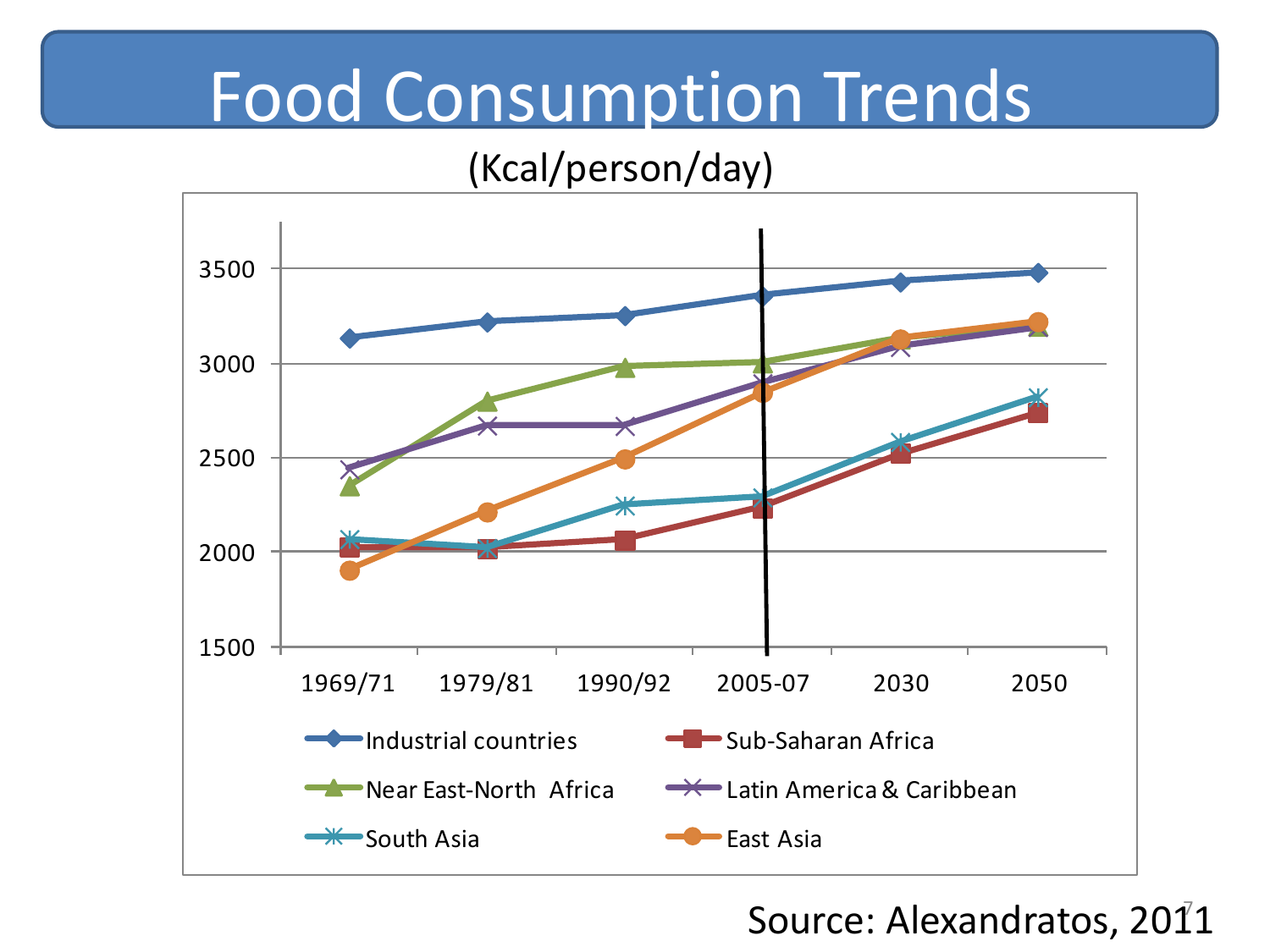#### Global production in 2050

#### Compared to 2005/07, the world would produce every year as at 2050

- one more billion tons of cereals (45%)
- 196 more million tons of meats (76%)
- 713 more million tons of roots and tubers (64%)
- 172 more million tons of soybeans (79%)
- 429 more million tons of fruits (68%)
- 365 more million tons of vegetables (47%)

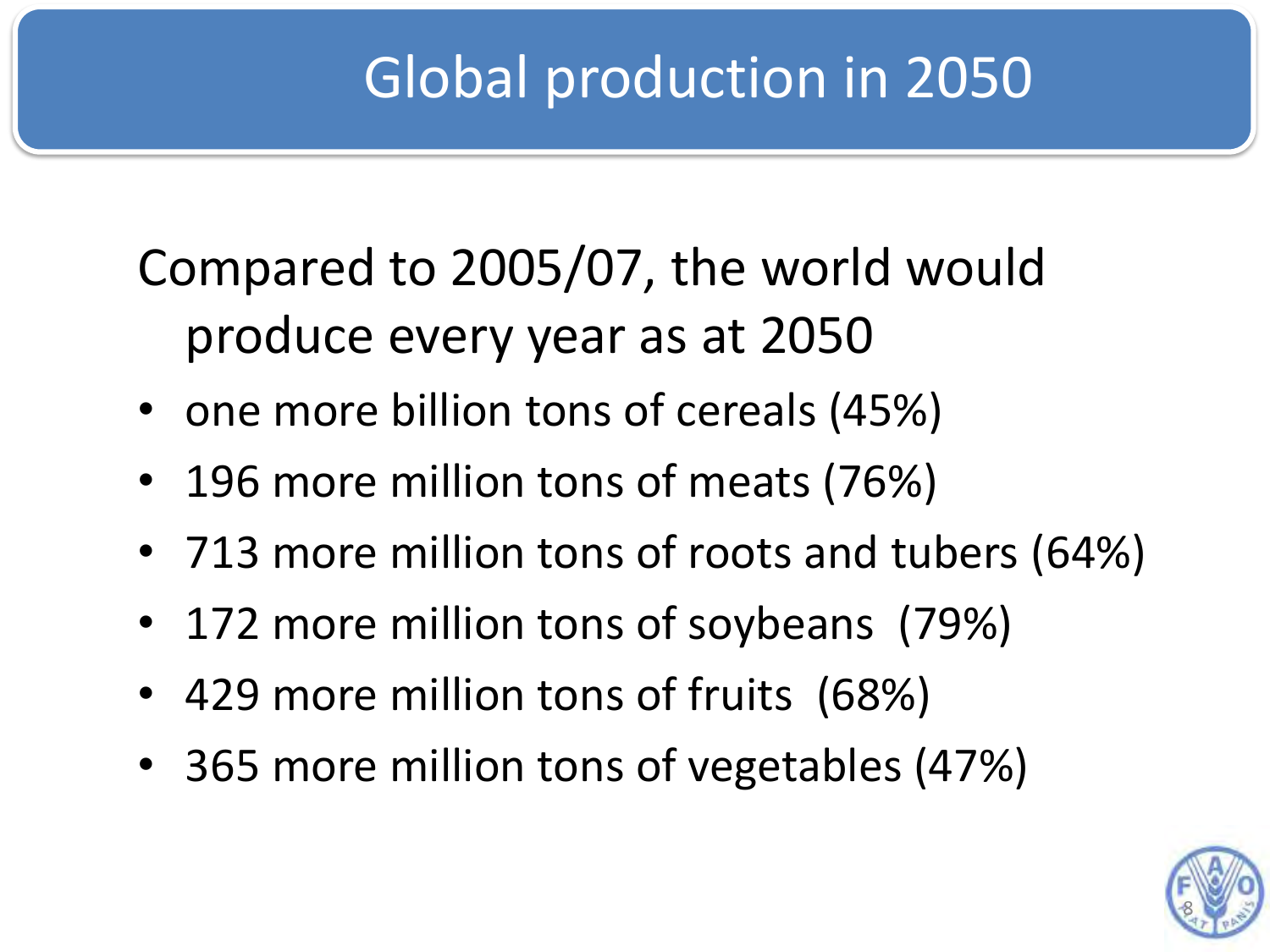#### **60% increase in food production needed by 2050 (77% increase, if developing countries only)**



Source: Bruinsma, 201

9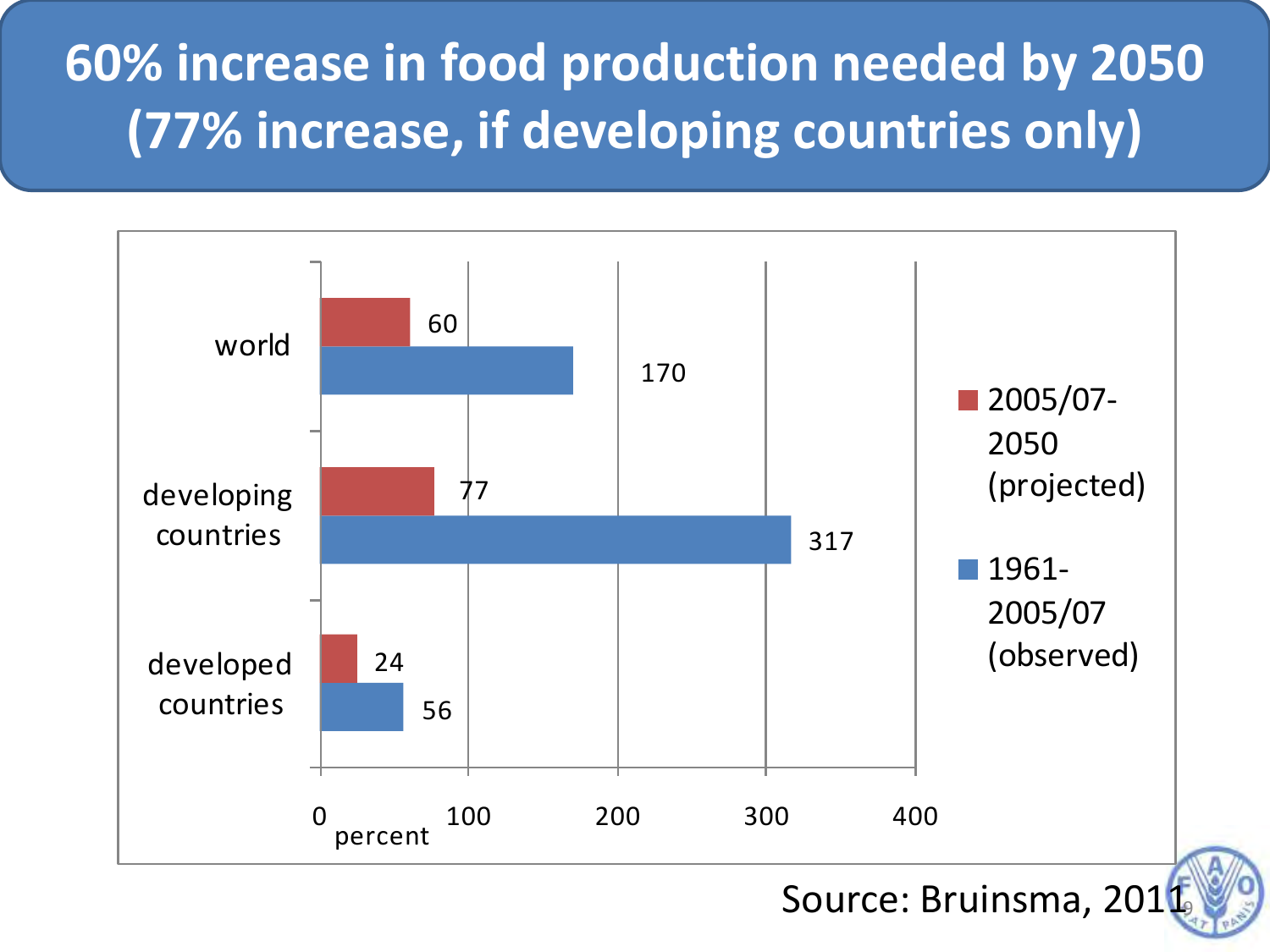## Targeted Increases in Food Production Must be met under Existing Constraints

- Stagnation of expansion of arable land
- Increasing scarcity of water resources
- Decline of productivity growth affected by lack of investment in agriculture in recent decades
- Increasing post-harvest losses and table waste
- Various uncertainties such as future crude oil prices, food price hike and volatilities, negative impact of climate changes and natural disasters, and bio-fuel development. 10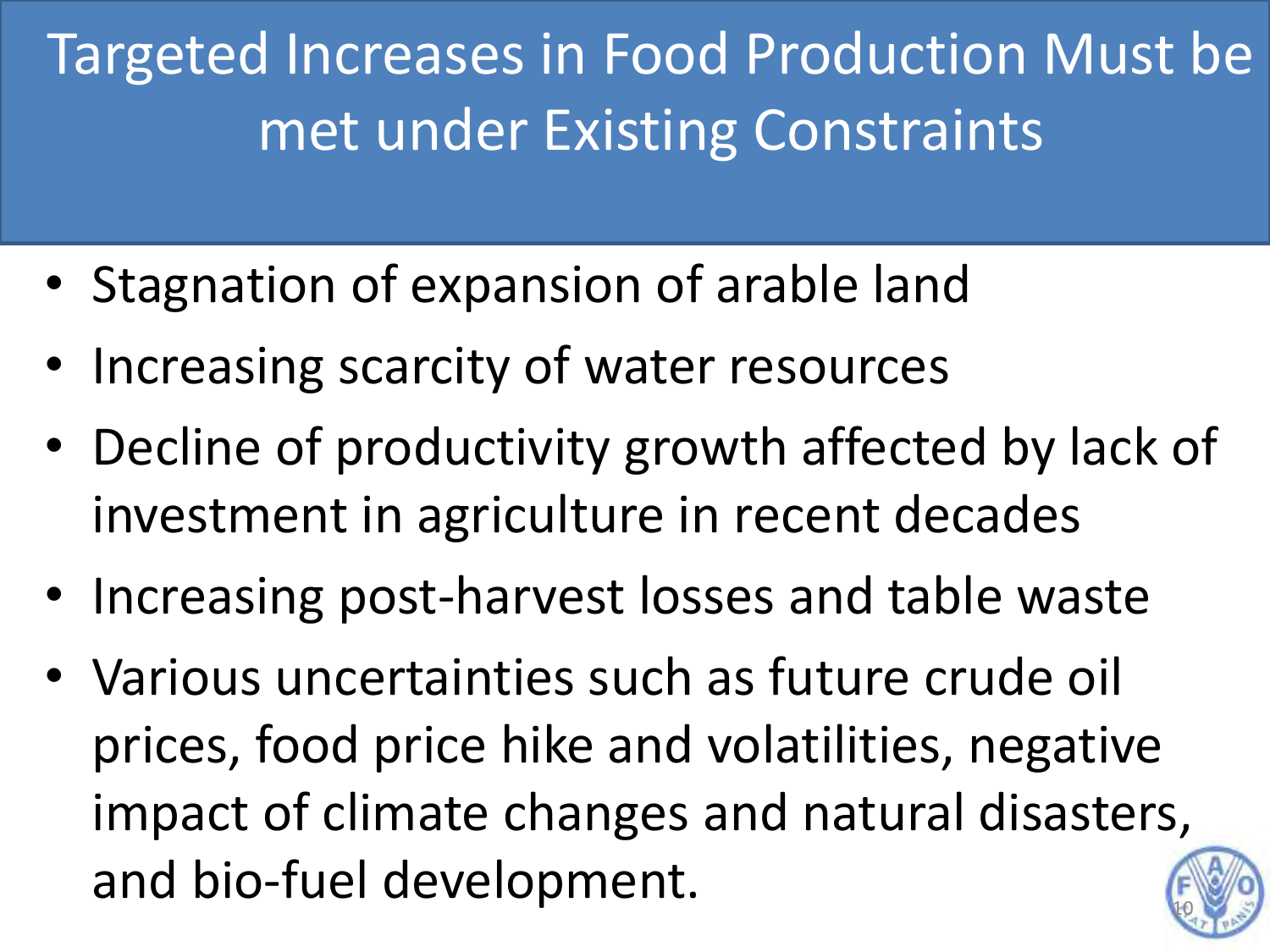#### Limited Scope Exists for Expansion of Arable Land in Asian Countries (only 5% of existing land can be expanded mainly in Africa and Latin America)



11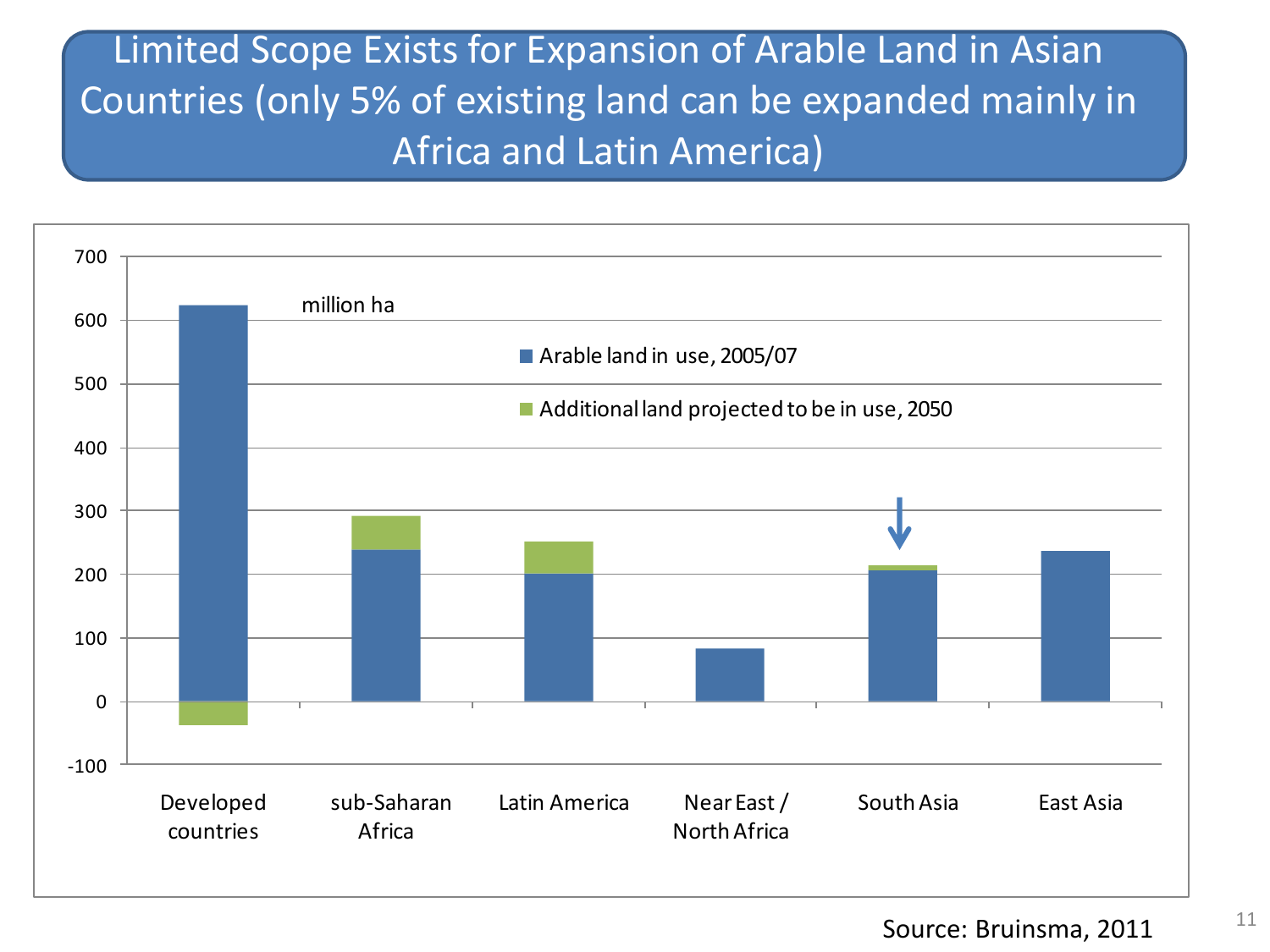## Increased Production will Increase the Demand for Water

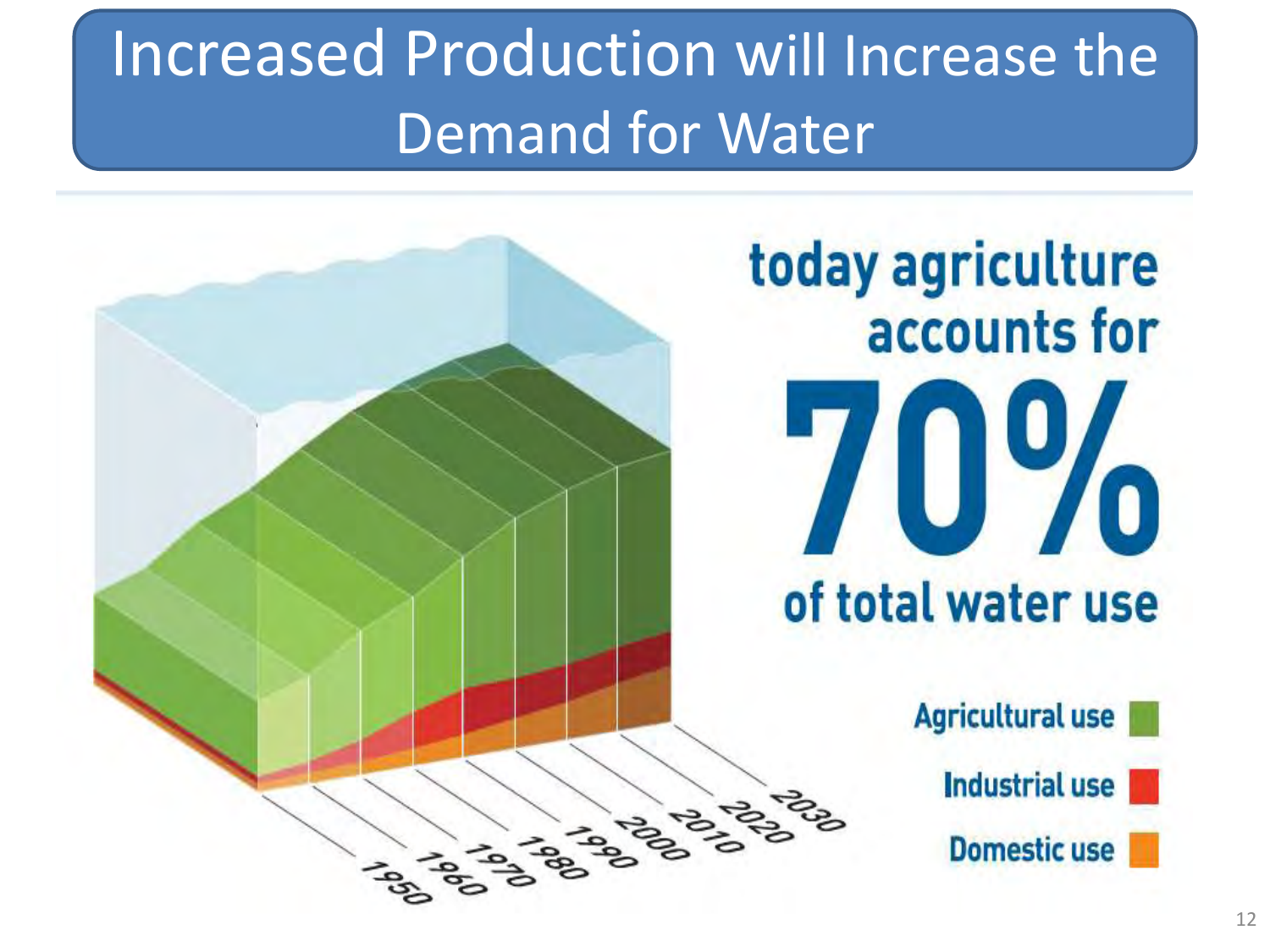#### Water is a Key Requirement for Food Production

#### **HOW MUCH WATER IS NEEDED TO PRODUCE...**



To produce enough food to satisfy a person's daily needs takes about 3000 litres of water.

10th New Ag International Conference and<br>Exhibition, 28 - 30 May 17662, Selected Indicators , FAO - RAP 2011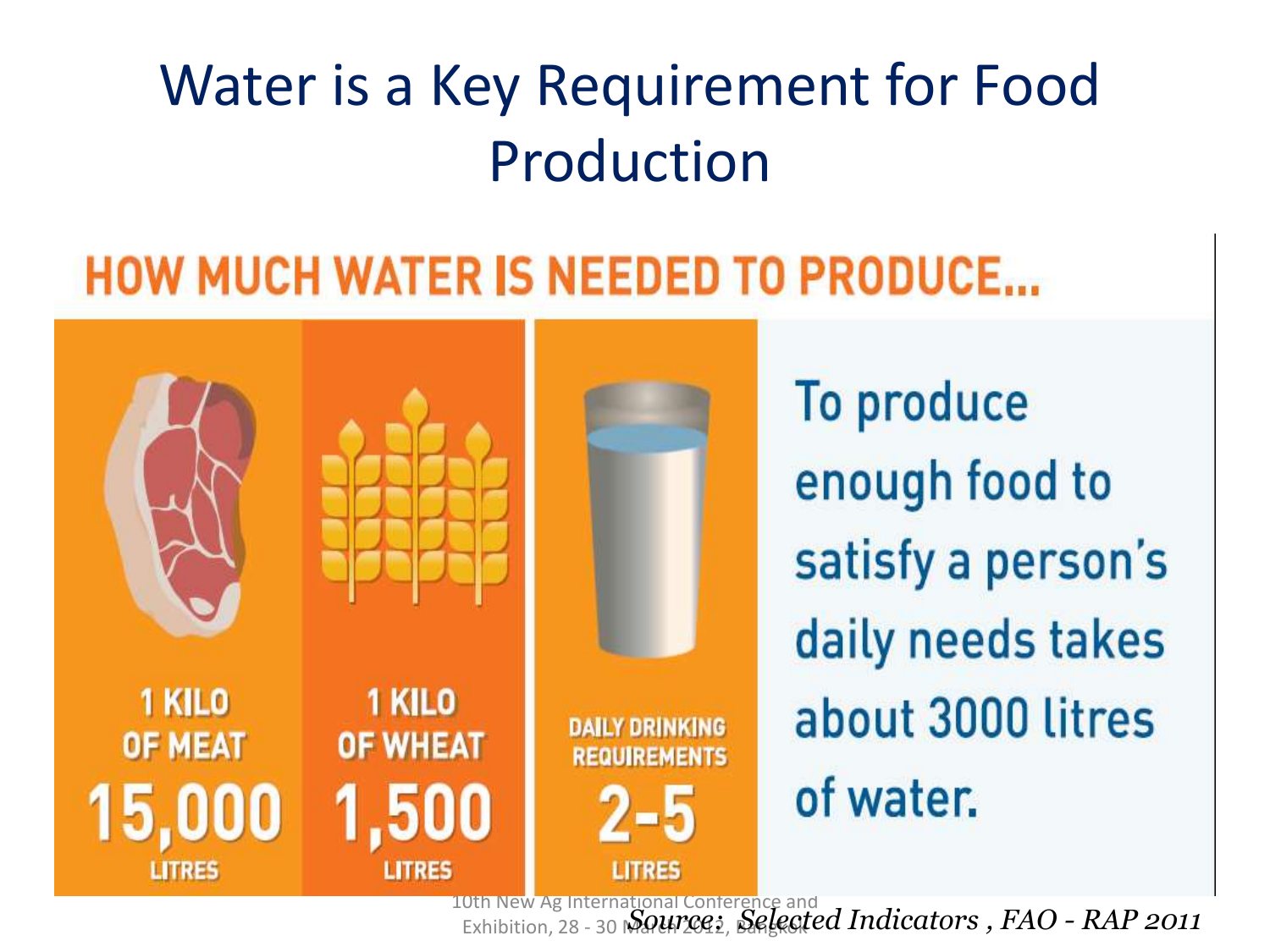#### Growth in cereal yields is slowing

Growth rate, percent per year

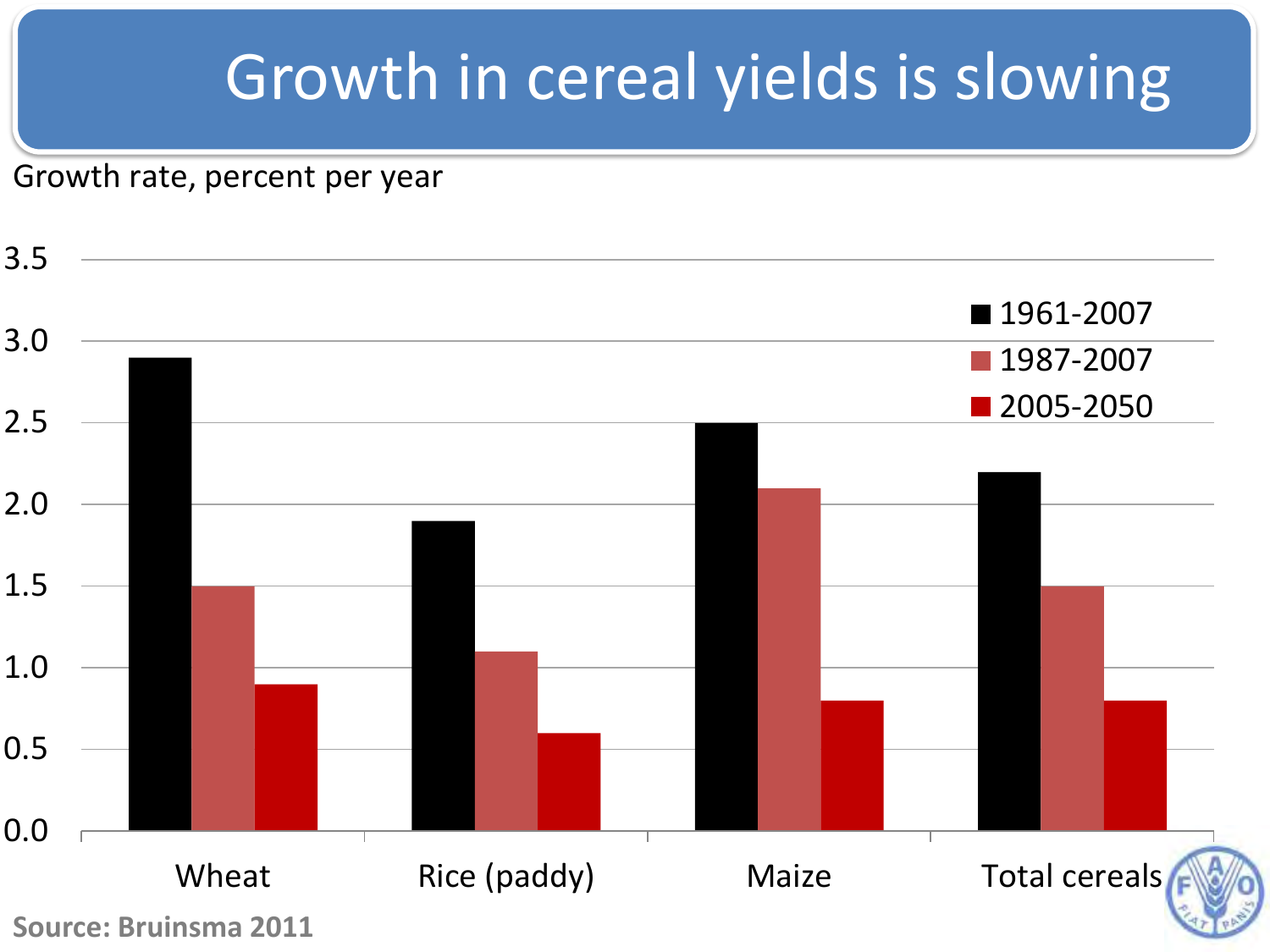

**GEOGAL-FOOD LOSSES**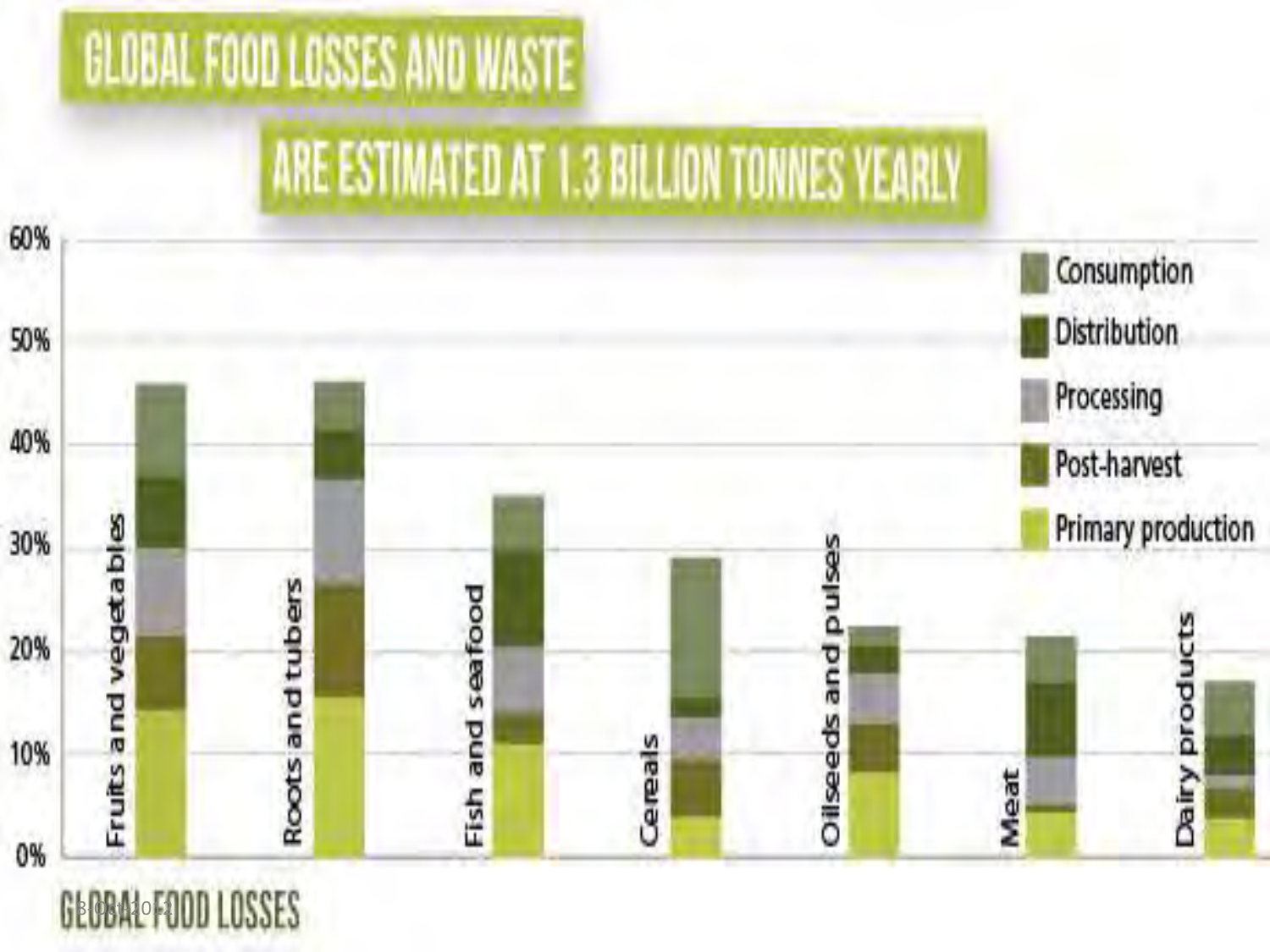Figure 3. Part of the initial production lost or wasted,<br>at different FSC stages, for cereals in different regions

Food Josep - Caragh

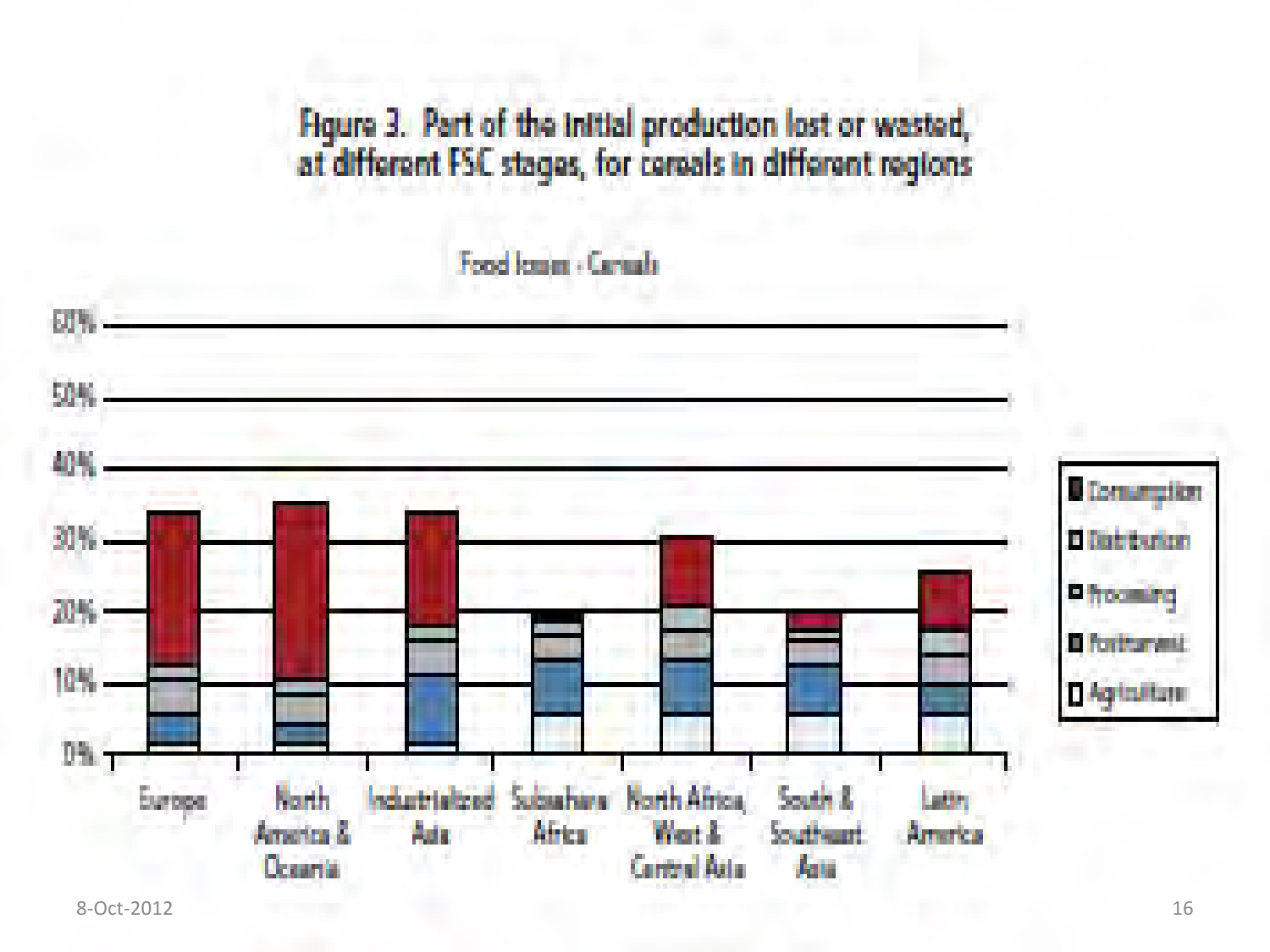#### **Crude oil price increased over 500% since 1999**

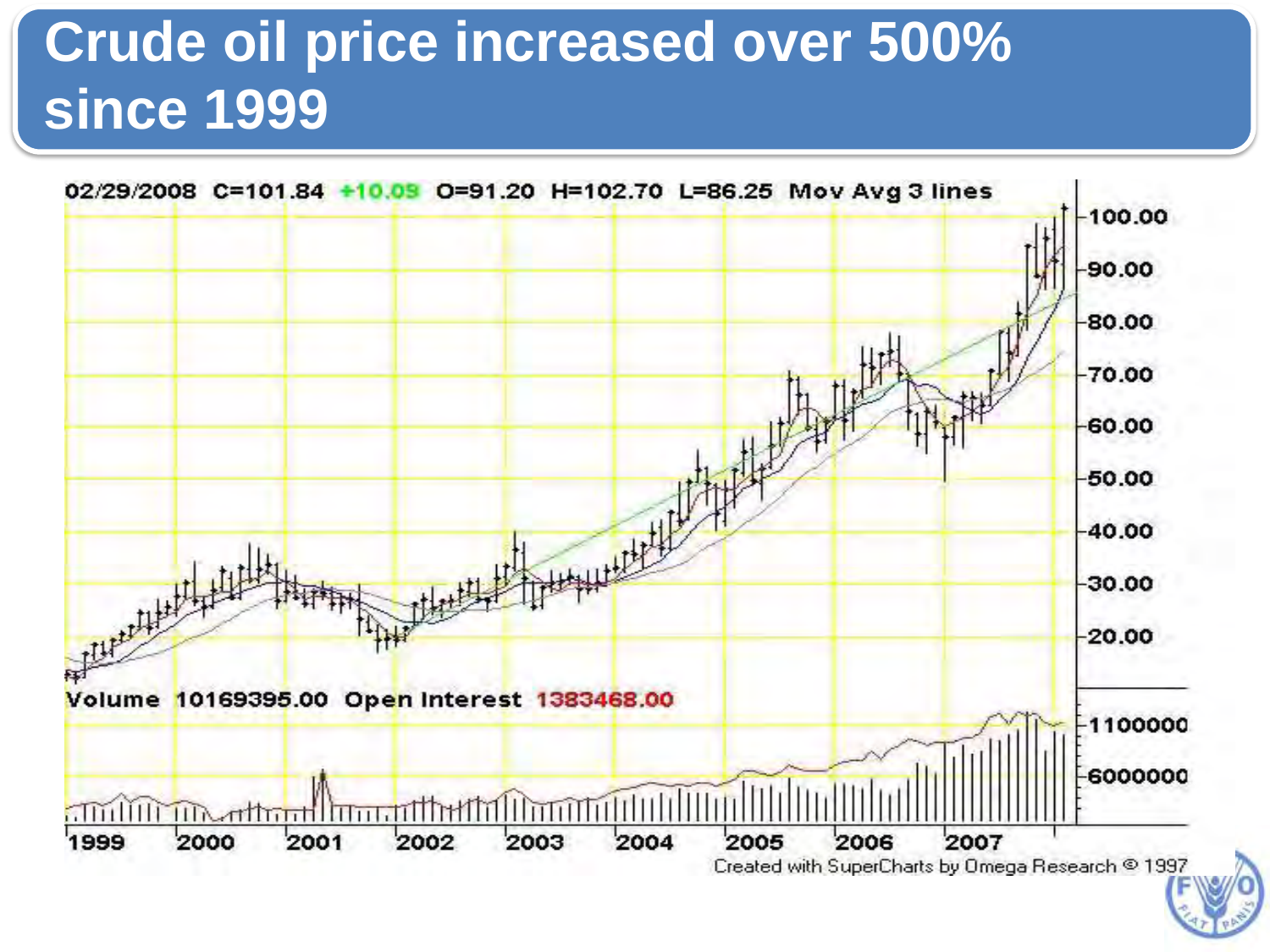**FAO Food Price Index in September 2013 averaged 199 point s which was 1% lower than previous month, but still 100 % higher than 10 years ago** 



\* The real price index is the nominal price index deflated by the World Bank Manufactures Unit Value Index (MUV)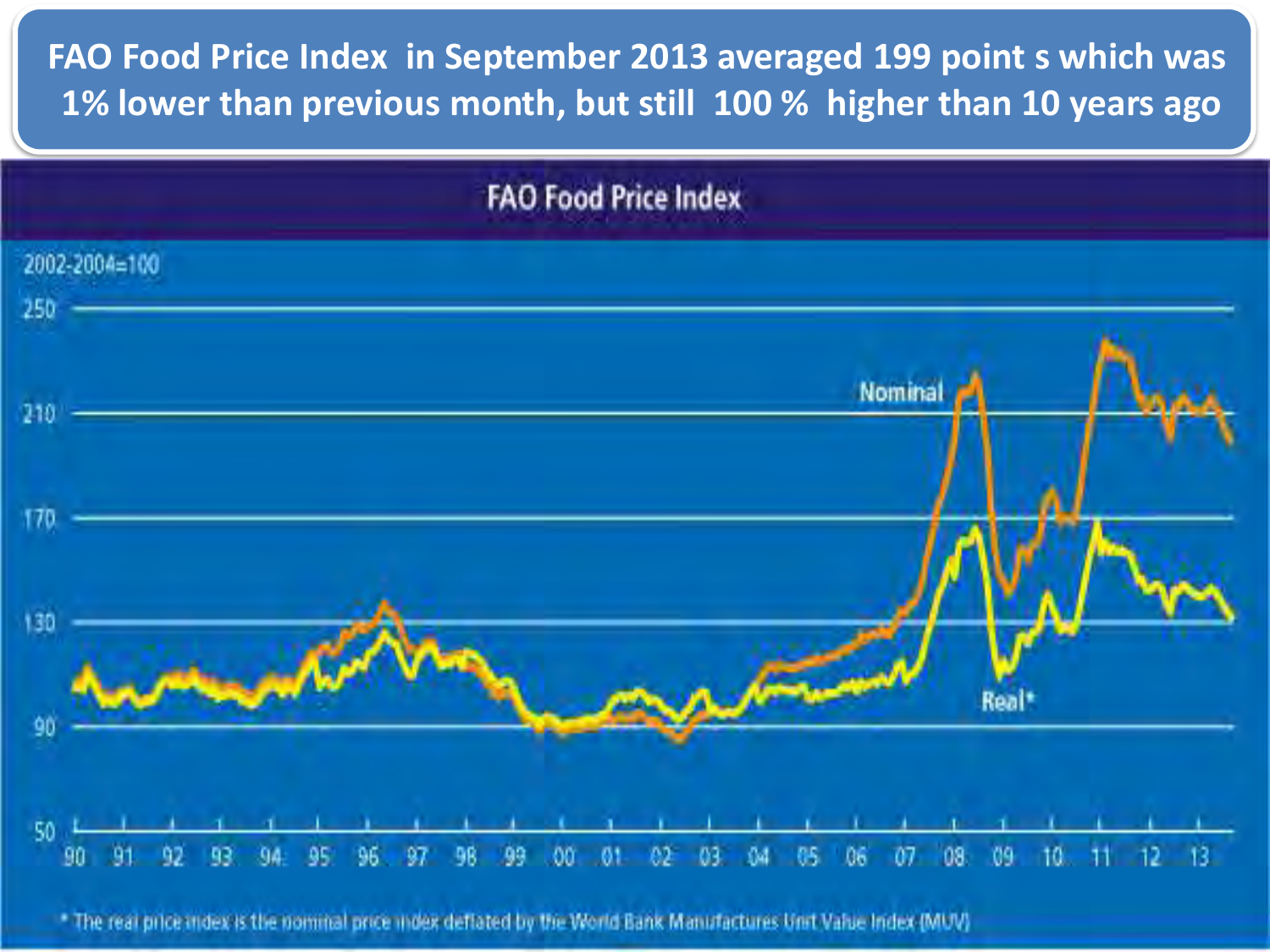## Uncertainty: climate change

"worse case" 2080 scenario:

- less harvested area, up to 39% (World) and -29% (developing countries)
- up to 130 million more undernourished in S-SH Africa

Source: IIASA (Fischer, 2011)



#### Source: IPCC (2007)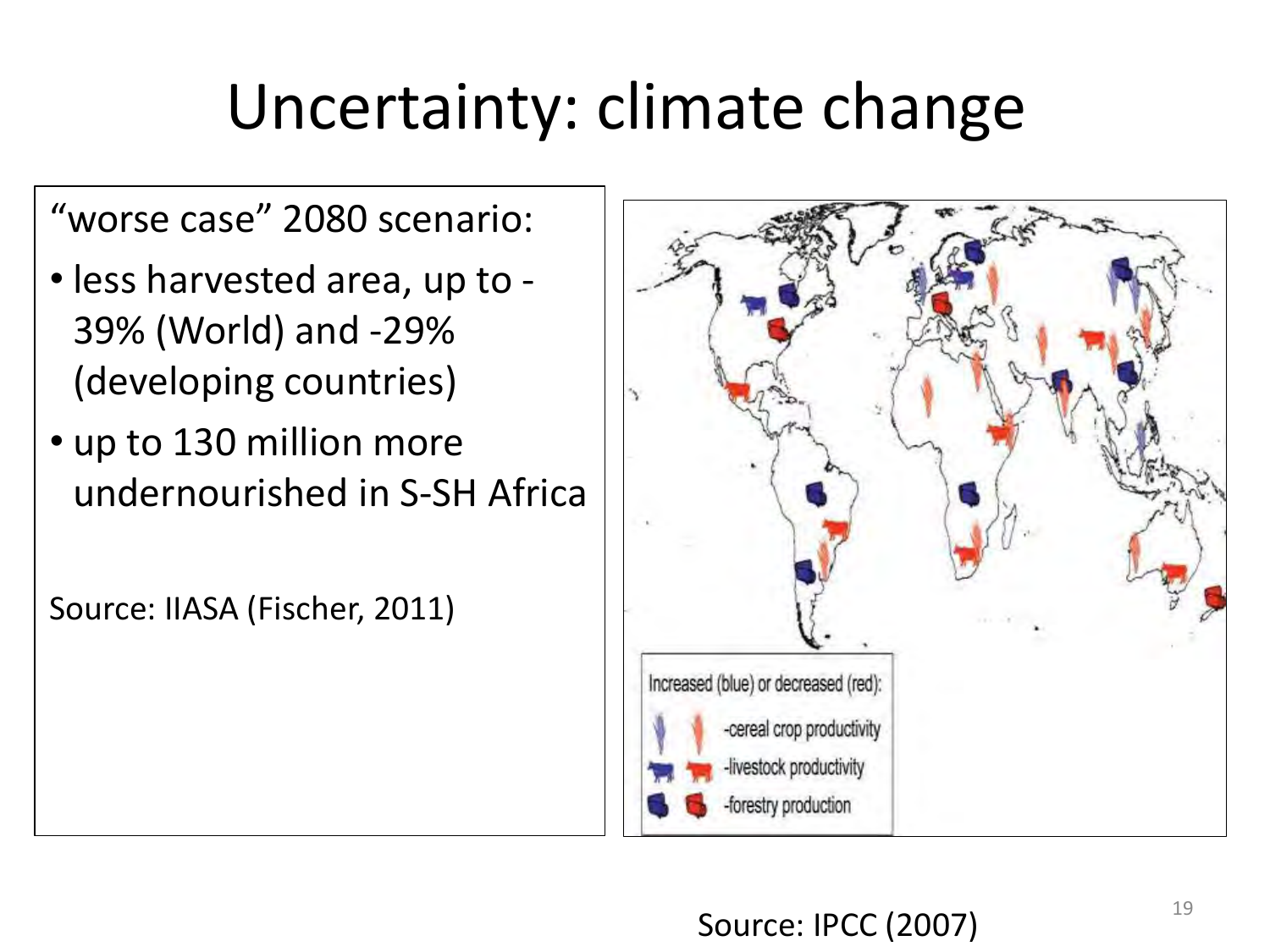#### The number of natural disasters occurring worldwide has increased

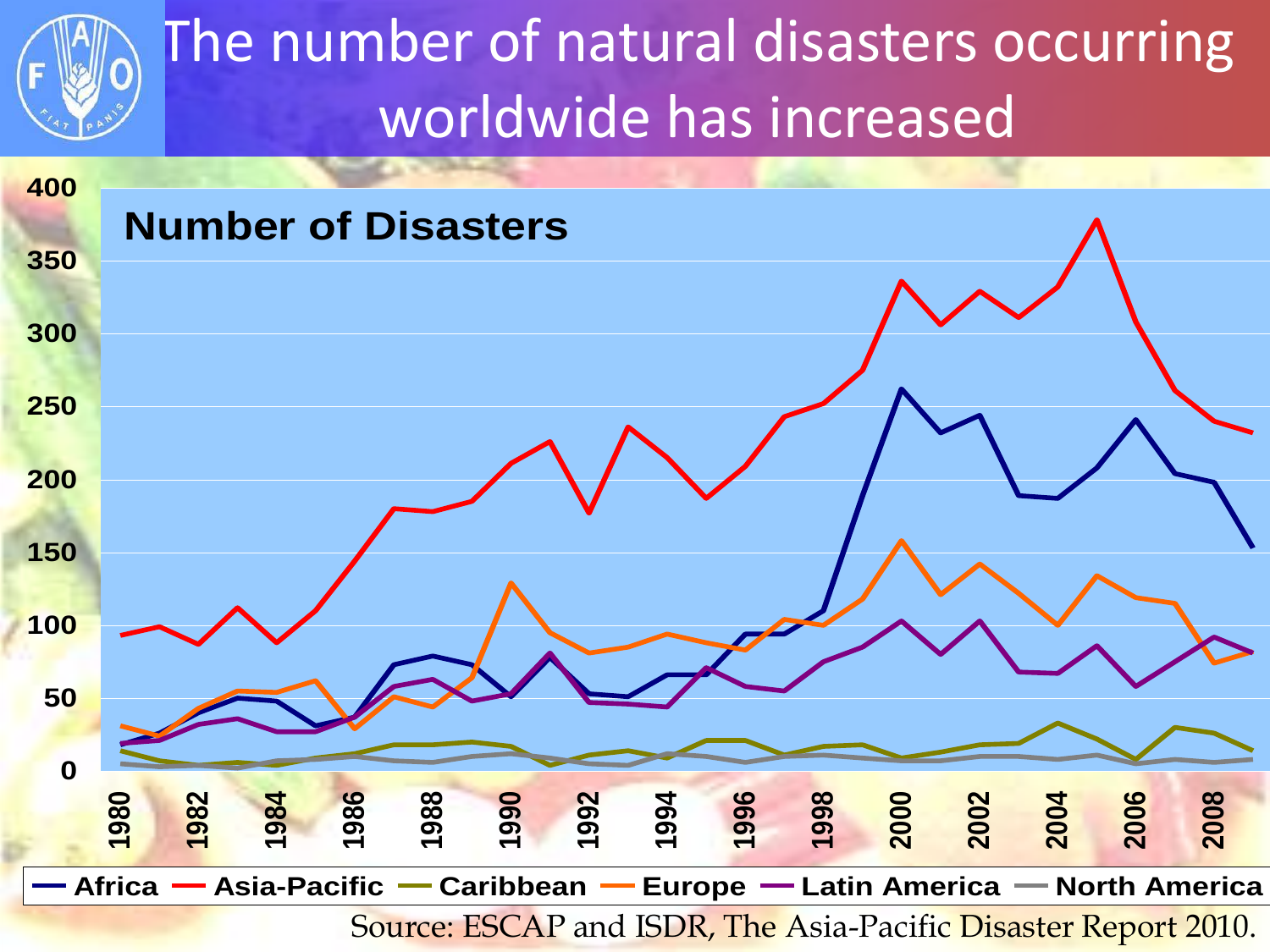#### World bio-ethanol and bio-diesel production is projected to be doubled in 20 years between 2009 and 2018; increasing competition of land and water use with food production

Figure 2. World ethanol and biodiesel projections, 2005-2018



)<br>}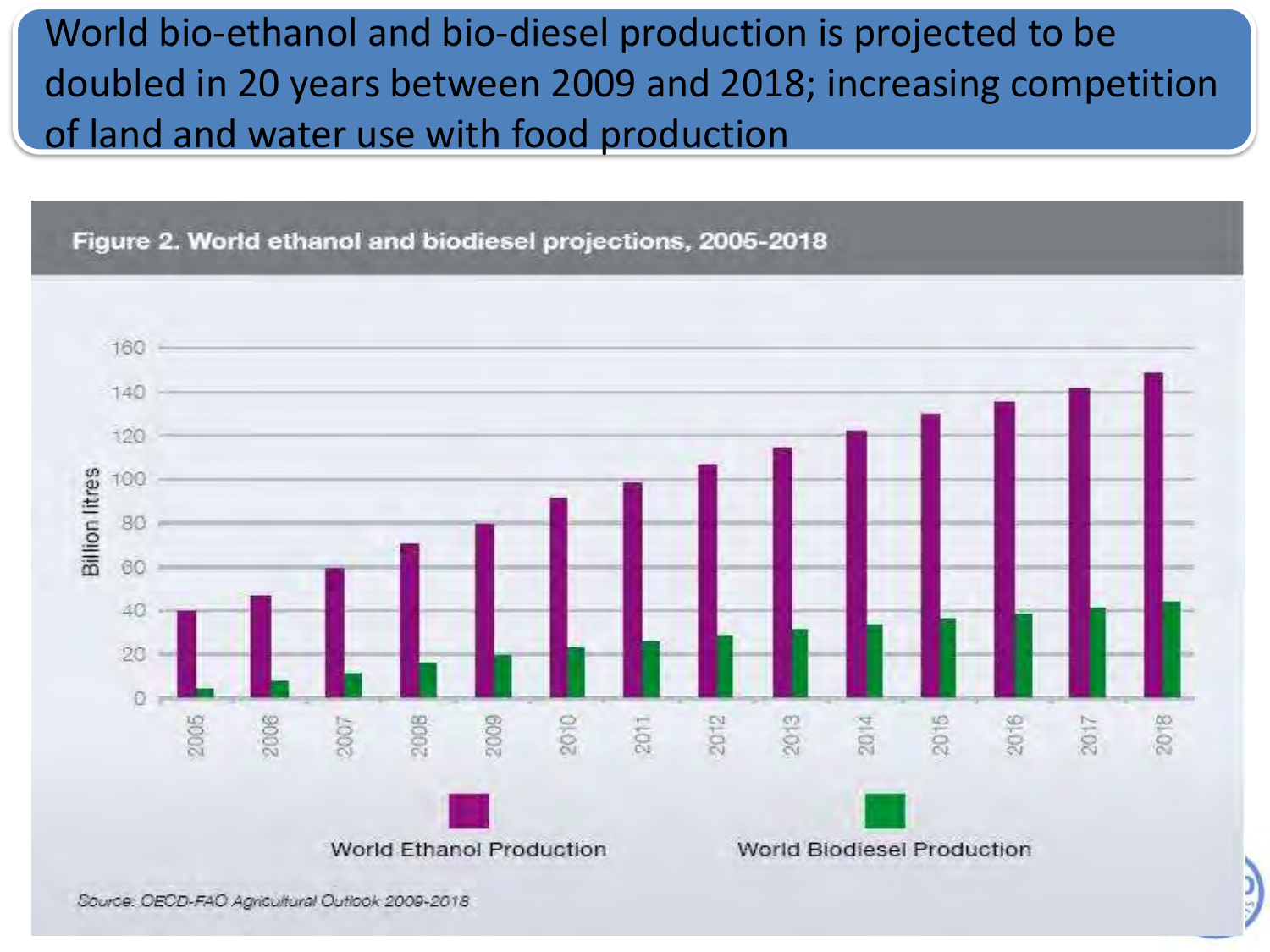## **Future Outlook Towards Year 2050**

Can we increase food production by 60 % (or 77% in developing countries) by 2050 to meet the needs of growing population which would reach 9.2 billion at that time?

> Yes! In principle we have to

But majority of it has to come from existing arable land through agricultural research and yield increase

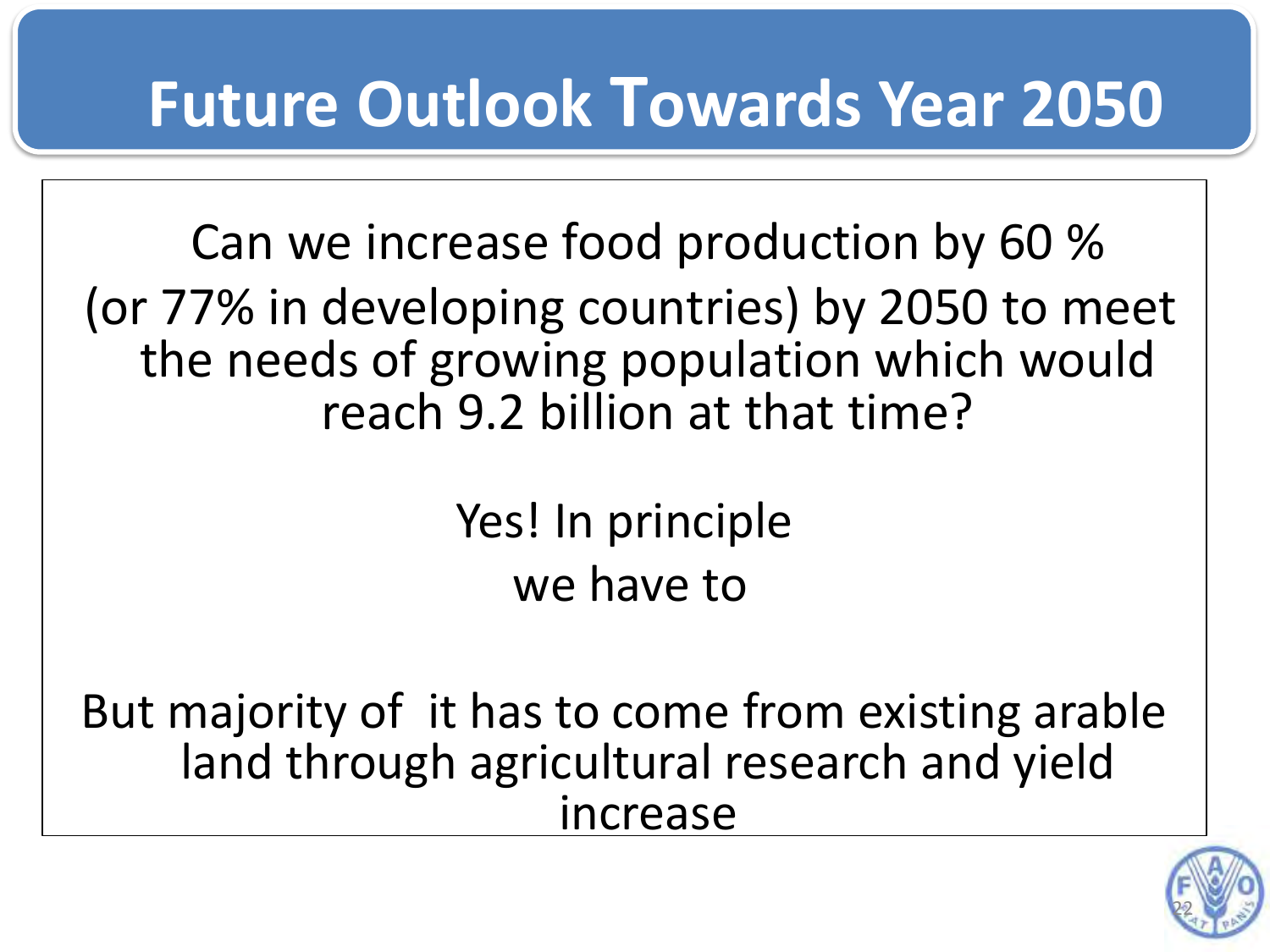#### Sources of Production Growth (91% is expected to come from yield increase)



Source: Bruinsma, 2011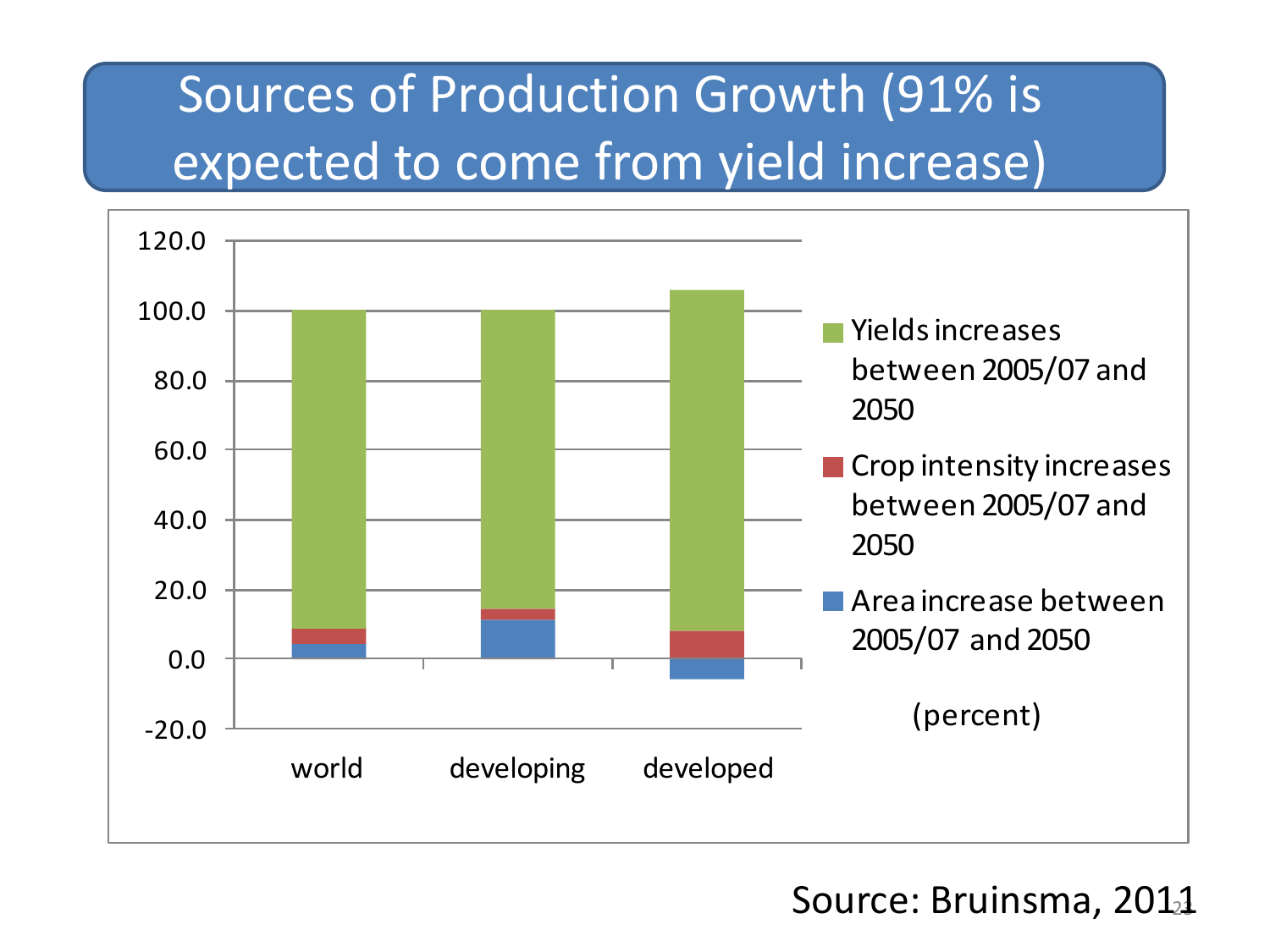# But many uncertainties

( uncertain factors influencing future food security)

- Impact of climate changes,
- Bio-fuel development and competition between food crops and bio-energy crops on the use of land and water,
- Crude oil prices hike,
- Agricultural research and investment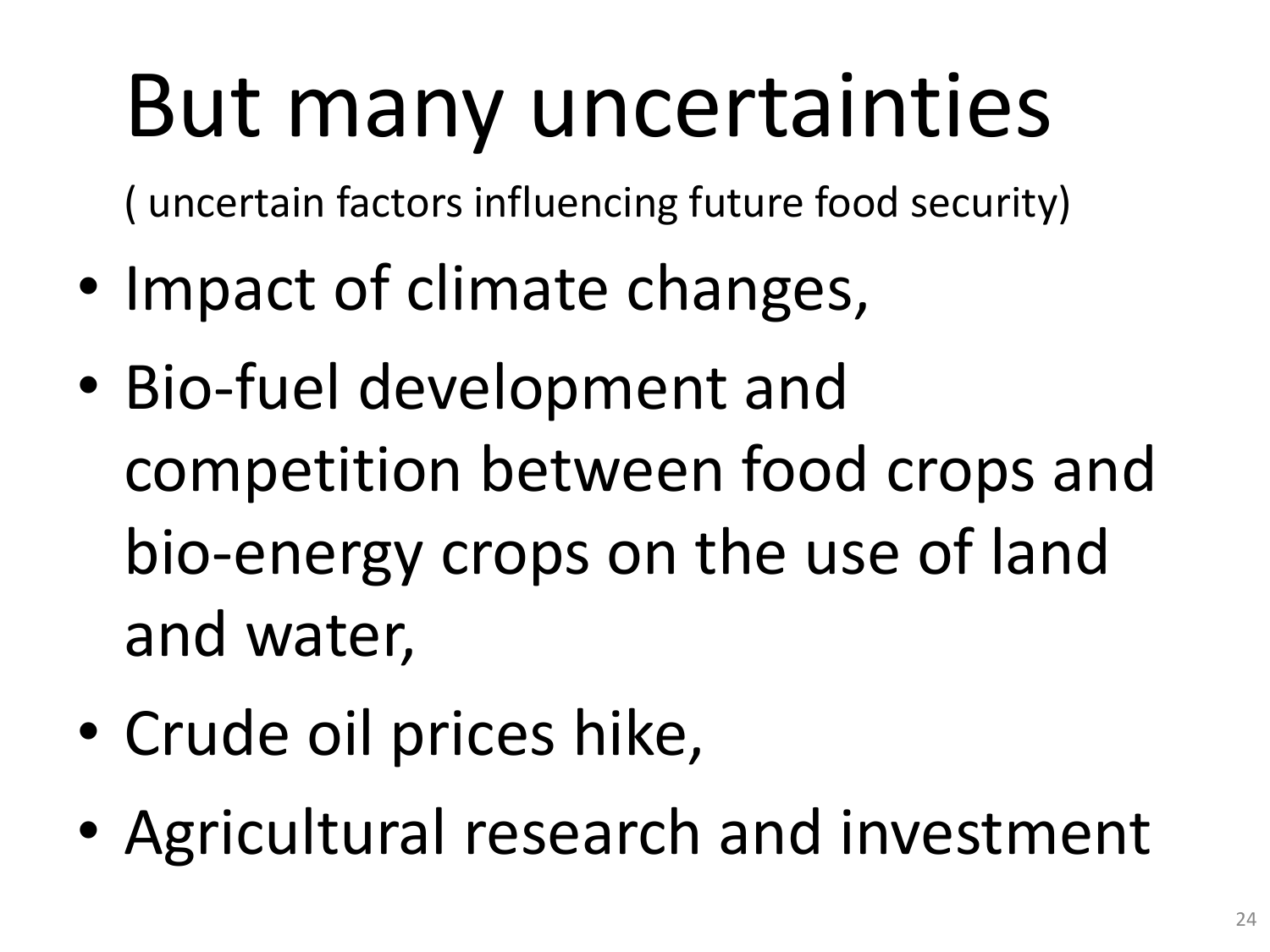# What are the implications for a small net food importing country like Singapore?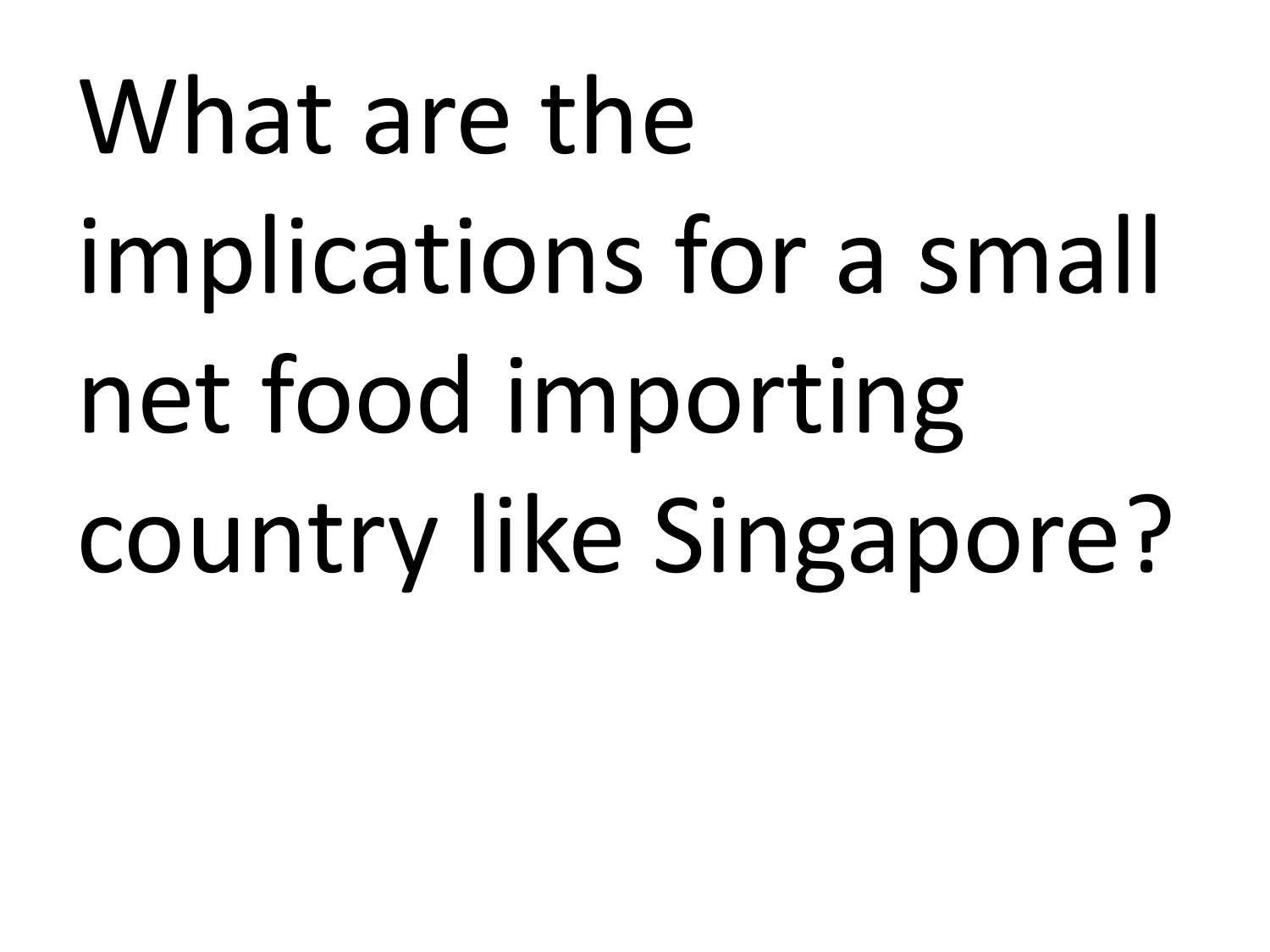**Potential Risks ( if the world is unable to meet the production target, and if there is a food shortage)** 

- Export ban of food by food exporting countries to protect their own consumers
- Uncertainty to secure food import
- Food price hike
- Food price volatility
- Negative impact to the poor consumers
- Social unrest , political instability, ………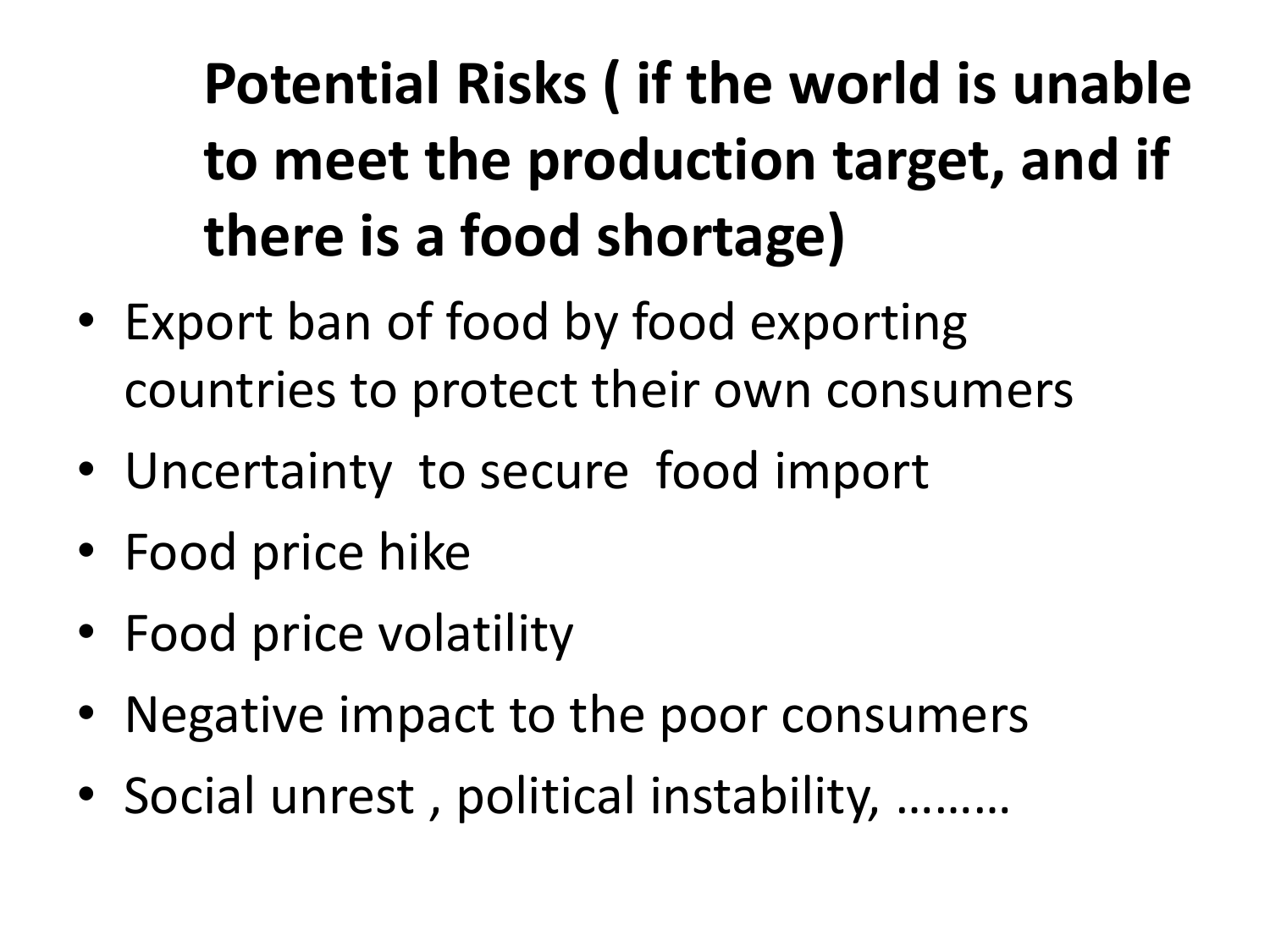#### **What measures might be taken to minimize the risks**

# **A. Production, Research**

- Promote domestic production and productivity through vertical/urban/hydroponic agriculture
- Promote technical cooperation with developing countries, and establish mutual trust
- Contribute to the advancement of agricultural research and technological innovation
- International center of excellence for cuttingedge plant genetics, with a particular focus on Asia/SE Asia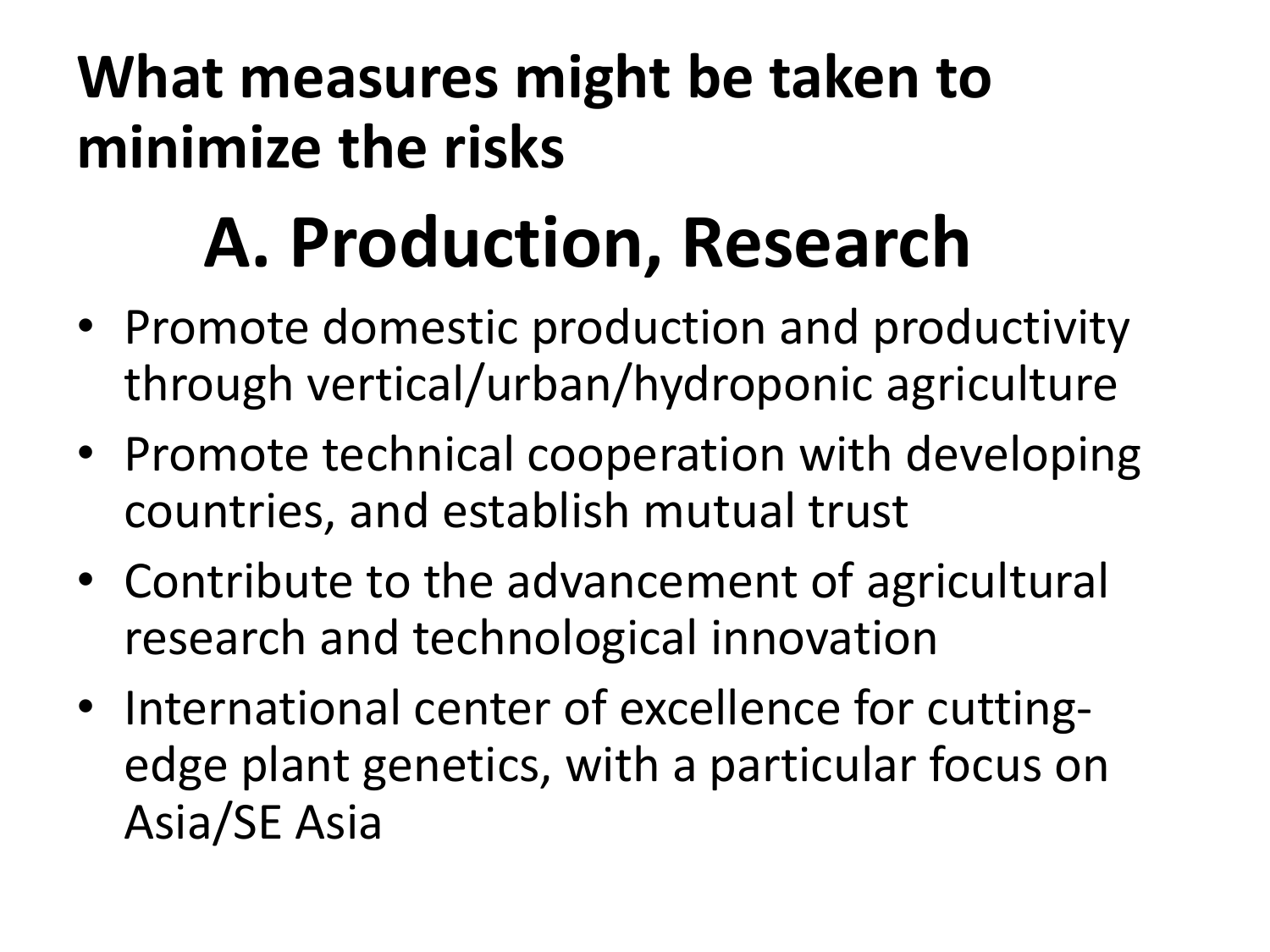# **B. Trade**

- Encourage more free trade agreements to secure food supply
- Diversify trade sources
- Promote Singapore's competitiveness in food industry through enhancing food quality and safety for domestic and export market
- Negotiate long-term forward trade contracts
- Establish emergency food reserve
- Promote food security partnership within ASEAN